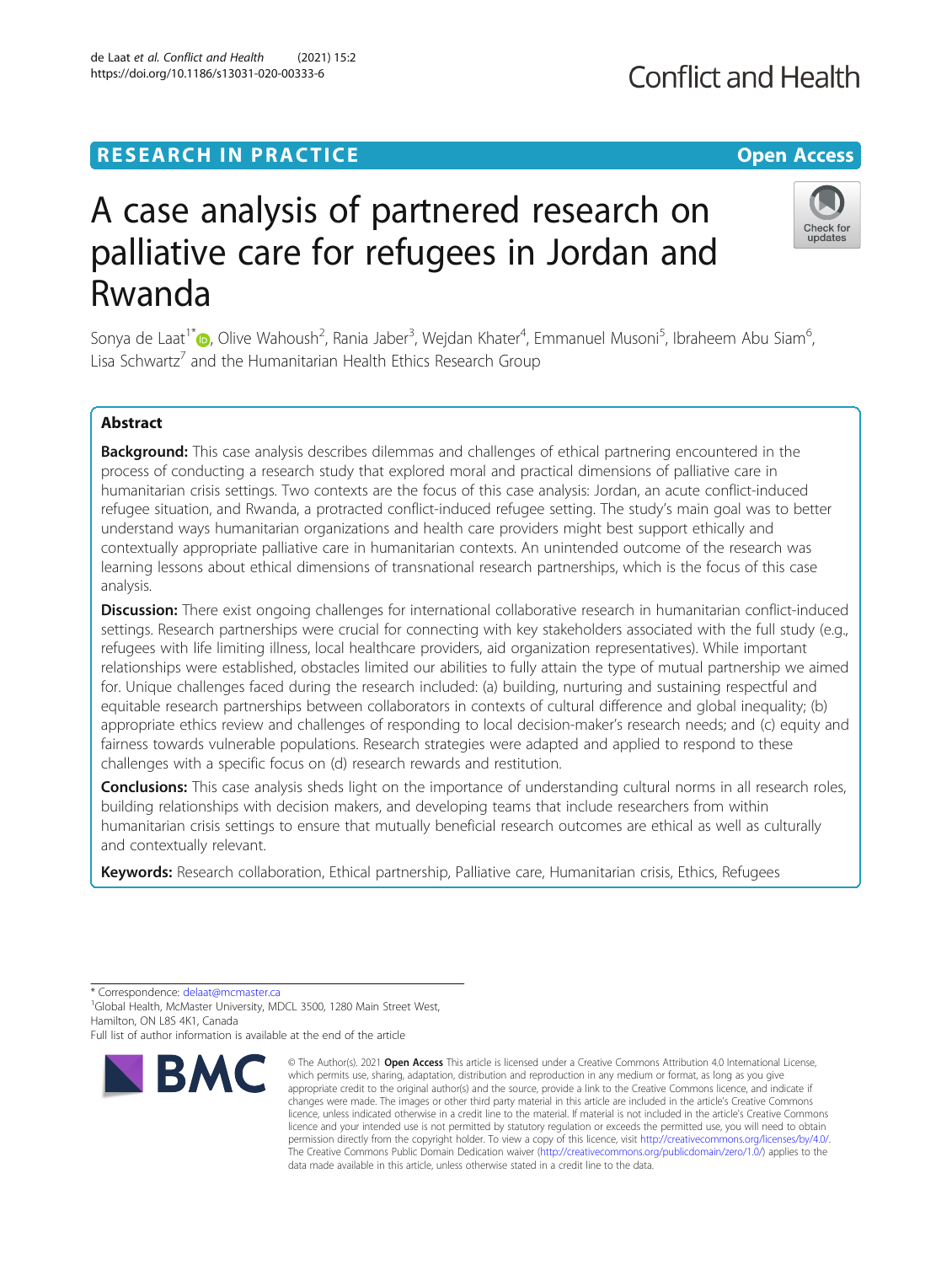## Background

## Humanitarian context

The topic of this case analysis—dilemmas and challenges of ethical partnering—emerged out of research conducted by the Humanitarian Health Ethics Research Group (HHERG), based in Canada, on the moral and practical dimensions of providing palliative care to refugees residing in camps in Jordan and Rwanda. In humanitarian crises, the priority can be to divert scarce resources to those most likely to survive. While lifesaving ought to remain the priority of healthcare, the unfortunate reality is that within humanitarian contexts some people will not survive due to illness or injury. Recently humanitarian aid organizations and healthcare providers (HCP) have begun to recognize the benefits of palliative care in humanitarian crisis as a means of achieving the humanitarian goal of reducing suffering [\[1](#page-6-0)–[5\]](#page-7-0). Palliative care has also been recognized in various global settings for its cost effectiveness as well, particularly among patients with complex comorbidities [\[6,](#page-7-0) [7](#page-7-0)]. Within resource limited humanitarian settings including refugee camps, low- or no-cost palliative care interventions are increasingly being explored for their high impact relative to cost  $[8-10]$  $[8-10]$  $[8-10]$ . To date, little evidence exists to understand the experiences and needs of HCP, their patients and patient's families regarding the provision of palliative care in complex crisis settings. Humanitarian aid organizations and HCP require a framework for providing palliative care in humanitarian settings based on such evidence so they can offer something even when it appears, as one HCP we interviewed stated, "there is nothing left to offer." International partnering was essential for generating contextually relevant findings, but it did not come without its challenges. This case analysis focuses on challenges and benefits of developing partnerships in two humanitarian contexts.

For the purposes of study, Jordan was selected as a site representative of refugees fleeing acute conflict and economic crises in the surrounding area [\[11,](#page-7-0) [12\]](#page-7-0). Jordan has a long history of hosting refugees from conflicts in neighbouring countries (e.g., Palestine, Iraq, Yemen and Sudan) and is one of the main host countries for refugees escaping the war in Syria. The conflict in Syria was considered acute at the time the research project began though now it can be considered protracted as it has persisted since 2011. Jordan was also selected because of prior collaborations with scholars there. One of the authors (OW) lived and worked there previously and had close ties in the country. In addition, palliative care services were increasing for the general population and were available to refugees in some urban settings and in the camps. The Syrian refugee population is one of the largest refugee movements in the world. The influx of forcibly displaced people into Jordan has been significant with more that 650,000 registered refugees and estimates

of a total population of more than 1.3 million displaced Syrians, including those who are not registered [\[13](#page-7-0)]. This large population movement has resulted in depleted resources, greater job competition, overburdened infrastructure, and strained social services such as healthcare and education, which were already struggling before this refugee crisis [[14](#page-7-0)]. The majority of Syrian refugees (80%) live in the larger cities in the north and the capital Amman with less than 20% living in the refugee camps in the north of the country; the remainder are scattered in other communities in Jordan [\[13](#page-7-0)]. At the time of the study, Syrian refugees with life threating illness or serious heath related suffering were able to access healthcare similar to the local population and palliative care through two Jordanian palliative care non-governmental organizations [[15\]](#page-7-0). Those residing outside of the camp were able to receive a voucher for healthcare if they were registered with the UNHCR. The voucher covered costs at the rate of healthcare services for uninsured Jordanians.<sup>1</sup>

Rwanda was selected as a site representative of refugees of protracted conflicts. A generous host to refugees from ongoing and recurrent conflicts for much of the past two decades, there are camps in Rwanda that are nearly 25 years old, while the most recent one was established in 2015  $[16–18]$  $[16–18]$  $[16–18]$  $[16–18]$  $[16–18]$ . Of the approximately 172, 000 refugees in Rwanda, the majority are Congolese or Burundian [[19,](#page-7-0) [20\]](#page-7-0). Although 90% of refugees in Rwanda reside in camps, there is considerable integration among the host and refugee populations  $[21]$  $[21]$ . With the influx of these new inhabitants, there have been strains on local education and health systems, along with accelerated natural resource depletion and erosion particularly in mountainous regions of refugee settlement. These impacts, however, are seen as being offset by economic benefits. Cash aid provided to refugees has had positive spillover effects on the local community, contributing to greater social integration [\[22](#page-7-0)–[24\]](#page-7-0). With basic healthcare provided in clinics situated within refugee camps, inhabitants also have access to the same secondary and tertiary care as do Rwandan nationals. The camp clinics, particularly those in remote parts of the country, also offer services to Rwandan nationals living near the camps [\[23](#page-7-0)–[25](#page-7-0)]. In terms of palliative care, Rwanda emerged as a leader in Africa in developing a national palliative care strategy in 2011. There is a centralized national plan coordinated through the Rwandan

<sup>&</sup>lt;sup>1</sup>Shortly after the completion of data collection, the Jordanian government's policy changed, requiring Syrian refugees to pay the foreign rate for access to health services outside of the camps. This policy has since been reversed with restoration of access to health services at the uninsured Jordanian rate since April 2019 (Dec 31, 2019 [https://www.unhcr.org/jo/12449-unhcr-continues-to-support-refugees](https://www.unhcr.org/jo/12449-unhcr-continues-to-support-refugees-in-jordan-throughout-2019.html%20)[in-jordan-throughout-2019.html](https://www.unhcr.org/jo/12449-unhcr-continues-to-support-refugees-in-jordan-throughout-2019.html%20) )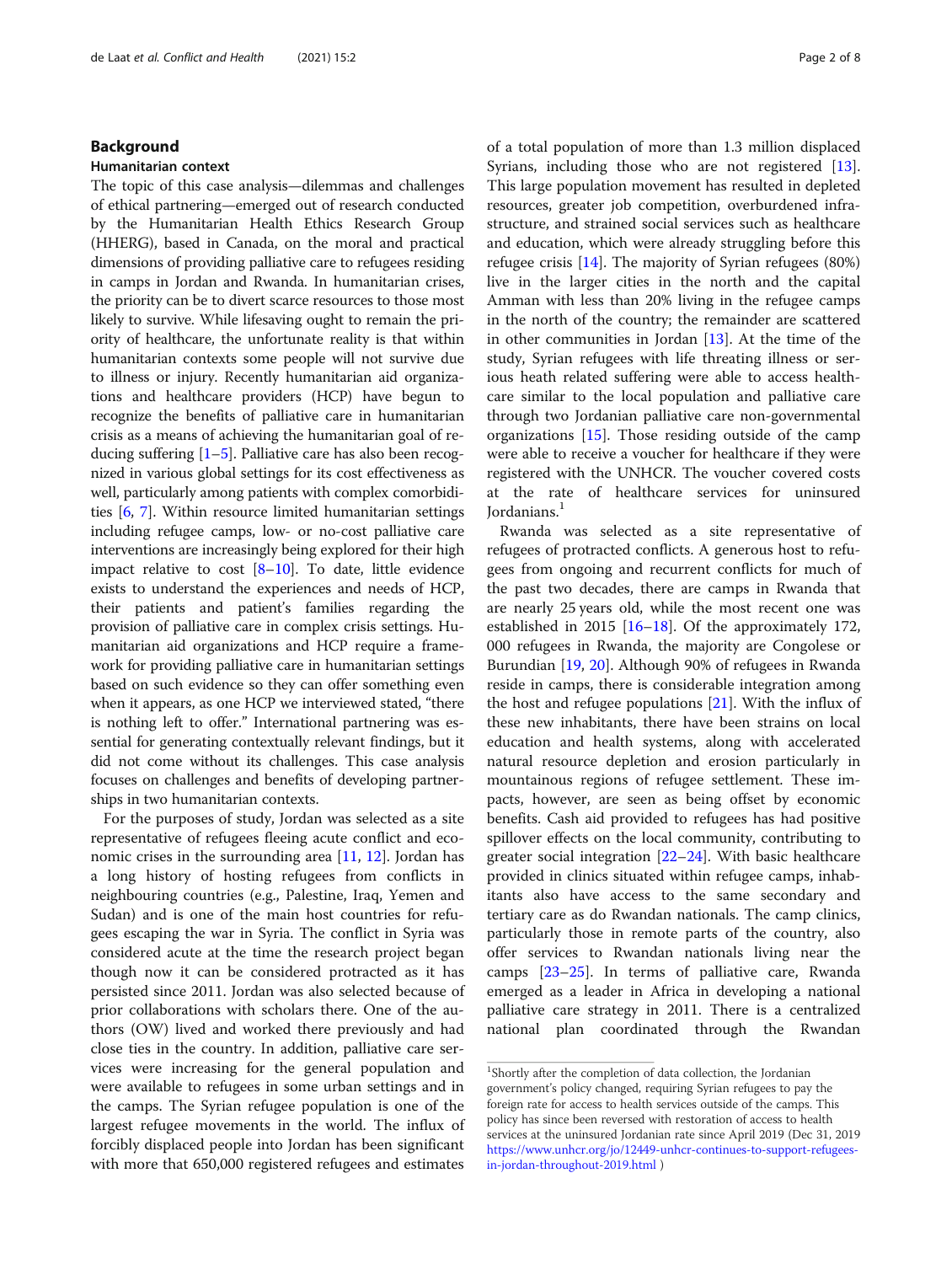Biomedical Centre and the Ministry of Health to support community-based palliative care along with more comprehensive hospital-based care and greater access to opioid pain relief [[26,](#page-7-0) [27\]](#page-7-0). Taking a human rights approach to palliative care, it is seen as "restoring the sense of humanity and dignity lost during the genocide against Tutsi, because it is focused on the person and not only on the disease" [\[26](#page-7-0)].

## Research study

The case analysis emerged as an unexpected outcome of a program of research reported on elsewhere [\[11,](#page-7-0) [28](#page-7-0)–[31](#page-7-0)]. The main research questions guiding that program of research included: How can humanitarian organizations best support ethically and contextually appropriate palliative care in humanitarian crises? What are the ethical complexities of doing so? How can existing standards be adapted to support delivery of ethically and contextually appropriate palliative care in humanitarian action [\[11](#page-7-0)]? The study questions and objectives were developed in dialogue with representatives from international aid agencies, local nongovernmental aid organizations, and individual healthcare providers and policy makers associated with palliative care in crisis settings and with refugee healthcare through the following concurrent mixed methods: (a) a critical interpretive synthesis literature review of palliative care needs, interventions and challenges in humanitarian crisis settings [\[28](#page-7-0)], (b) a survey of whether humanitarian organizations provide palliative care and the extent they enable their staff to provide it  $[29]$  $[29]$ , (c) in-depth interviews that enabled exploration of international HCPs moral experiences in situations of extreme suffering  $[30]$  $[30]$ , and (d) a thematic analysis of the interviews and survey leading to a summary of obstacles to the provision of palliative care in humanitarian crisis contexts [\[31](#page-7-0)].

These elements preceded and informed the selection of the four thematically distinct case studies—public health emergencies, natural disasters, acute conflict and protracted conflict—that allowed us to explore the experiences of care for those severely suffering or likely to die in humanitarian settings. Breadth and diversity of experience was prioritized in the design of the research with a goal of identifying findings and recommendations relevant to a variety of refugee and conflict settings. Information was collected through open-ended interviews with humanitarian organization staff (local and international) ( $n = 3$ ), local care providers ( $n = 7$ ), humanitarian policy-makers and managers  $(n = 3)$  working locally and internationally, along with refugees living with life threatening conditions and their family ( $n = 24$ ) to better understand current norms and lived experiences of palliative care needs in camp and community settings. Findings of the program of research drew attention to context-dependent barriers to the provision of palliative care [[28](#page-7-0)–[31](#page-7-0)].

Members of HHERG are based at Canadian universities (McMaster and McGill). At the outset of the research it was clear that partnerships with research collaborators in the country settings would be the lifeblood of the program of study: a vital means of advancing research on palliative care in refugee settings. While the initial research plans originated in Canada, the intention was never for it to be the locus of decisions-making or direction. Collaboration with researchers in Jordan and Rwanda would be the only way to achieve research of relevance to those residing and working within those—or similar—humanitarian crisis contexts. Along the way, important learning emerged about the challenges of building strong, mutual collaborations across multiple countries, cultures and institutions.

## Scientific importance

Our research was conducted in active humanitarian settings rather than in more stable settings because complex conditions of international humanitarian crises necessitate the development of context-dependent responses from humanitarian service providers. Partnerships and collaborations were essential to inform our research strategies, ensure that study approaches were acceptable and ethically sound, complete the study, and to understand the context, needs and opportunities for service providers and the populations they serve [\[32](#page-7-0), [33](#page-7-0)]. With more than 79 million people displaced from their home contexts, humanitarian response needs to be attentive to severe suffering and to respond appropriately by providing care that is sensitive to the culture and the unique needs of the displaced [\[34\]](#page-7-0). The range of causes of life-limiting and life-threatening conditions include violence and injury, malnutrition, infection and illness, along with non-communicable diseases [\[35](#page-7-0)]. Palliative care in humanitarian settings holds promise of supporting overwhelmed health systems by addressing physical, psychosocial and spiritual suffering through a variety of means, including ones of low cost and high impact [[1](#page-6-0)–[4](#page-6-0), [10\]](#page-7-0). For instance, our research uncovered that patient accompaniment (e.g., sitting by the bedside) or childcare for a sick parent were small acts that could greatly support palliative patients and their families [\[11](#page-7-0)]. These small things, however, do not diminish the importance larger system-wide improvements that can reduce need. In line with sentiments expressed by the Lancet Commission on Palliative Care and Pain Relief [[1\]](#page-6-0), we also recognize that along with 'small things,' global economic disparities and regulatory frameworks rooted in historical and ongoing patterns of discrimination and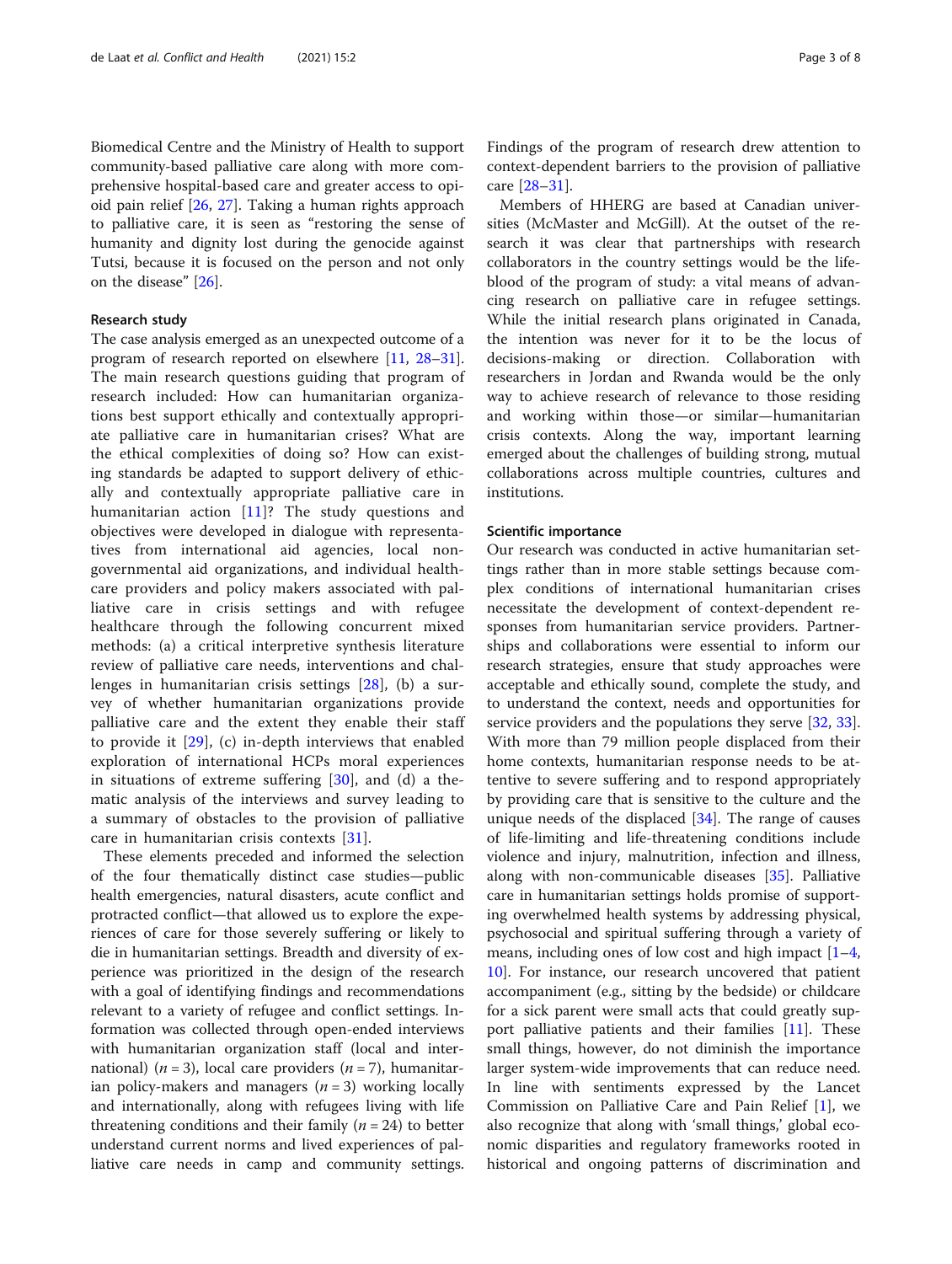bias need to be addressed. In building the equitable partnership there is greater chance that palliative care findings and interventions stemming from the research will have more relevance and be more sustainable within affected communities. Already, findings from the research have informed the World Health Organization guideline development and updates to the Sphere humanitarian standards [\[5](#page-7-0), [36\]](#page-7-0) (e.g., Sphere Minimum Standards, section 2.7 of the Essential Concepts in Health). They have also been shared among the partners and collaborators and their respective organizations.

#### Challenges to research

## Building, nurturing and sustaining respectful and equitable research partnerships

Admittedly, the research team emerged in a lopsided manner, with the bulk of early decision-making residing with the Canadian team members. This, however, is a natural reality in the establishment of collaborations: partnership do not emerge fully formed. They require initiation, nurturance and growth. In developing the research partnerships for this study and building the collaboration, emerging partners had an opportunity to review and discuss tools such the R2HC research ethics tool and the Canadian Coalition for Global Health Research partnership assessment tool and principles of global health research [\[32,](#page-7-0) [33,](#page-7-0) [37](#page-7-0)]. These resources proved helpful in preparing collaborators on issues of importance to discuss at the outset and throughout the development of the research partnership. An early challenge was that the research topic did not resonate with each of the individuals approached to become collaborators. In particular, the topic of palliative care did not appear as relevant to those who were managing and mitigating multiples issues of importance to refugee care (e.g., security, food, shelter). As one collaborator explained, "[the] first time [I was] approached [I] felt that the area of interest should not be at focus of humanitarian actors who have more life threatening situations, needs to be addressed, but later when the findings came up I felt it's [a] neglected area by most stakeholders especially with protracted crisis that's been extended for more than two years." Although not all partners saw the research topic as valid, there was trust and respect among host-country partners, enabling the research to proceed. Fortunately, as it unfolded, continued discussion of findings with collaborators resulted in full consensus on the value of the research. That experience, however, raises the question: would we have been perpetuating historical wrongs had the sentiments expressed by that one collaborator been repeated by others, or had they not changed their view when findings became available?

From the outset, the research team was committed to grappling with power differentials, risks of unconscious biases, and legacies of colonial assumptions. Despite our attention to the locus of power in developing the partnership, there remained cultural, historical and contextual factors that presented the team with underlying challenges. Mechanisms of inequality including longstanding political processes and social practices that set racial hierarchies and economic barriers for countries, specific cultures or groups, and for individuals. The legacies and impact of such processes presented the research team with perceived and actual degrees of distrust or potential concerns of exploitation. Making a space to discuss uncomfortable realities led to difficult but fruitful discussions that had bearing on research design, intellectual property, financial compensation, and division of labour  $[38]$  $[38]$  $[38]$ . In sharing the lived experiences of working toward a more just and equitable ethical partnership, the aim is to support ongoing and future endeavours meant to overcome mechanisms of global inequities that continue to set partners apart. Meant initially to establish a strong collaboration based in equity and mutual beneficence, the discussions further clarified expectations from the host researchers and identified local institution or agency priorities.

## Ethics review and challenges of responding to local decision-maker's research needs

Initial ethics approval was granted by the two Canadian research intuitions affiliated with the project, with the understanding that amendments would be submitted for each subsequent country brought into the study. Amendments in the form of translated consent forms and modified recruitment procedures were anticipated. As a research lead in Jordan said, "Although we have a clear interview guide and protocol in this research, some aspects needed to be modified to fit our culture." Beyond recruitment and consent processes, the study was further modified to reflect locally identified needs and sensitivities. For instance, the study design in Jordan was adjusted based on a request from the Ministry of the Interior who requested an expansion to include interviews with Jordanians about their palliative care experiences. This was to minimize the risk of perceptions that refugees were getting preferential treatment and it had the added benefit of providing comparative data with which to analyze refugees' experiences. Fortunately, we were able to accommodate the request as it did not add greatly to the research budget.

In both Jordan and Rwanda, the ethics approval processes required cultural navigators to identify required levels of approvals, and the order in which to obtain them. Collaboration with team members in the country settings ensured no steps were missed that could otherwise delay or derail the research. In Jordan, ethics reviews were also completed by the Ministry of Health,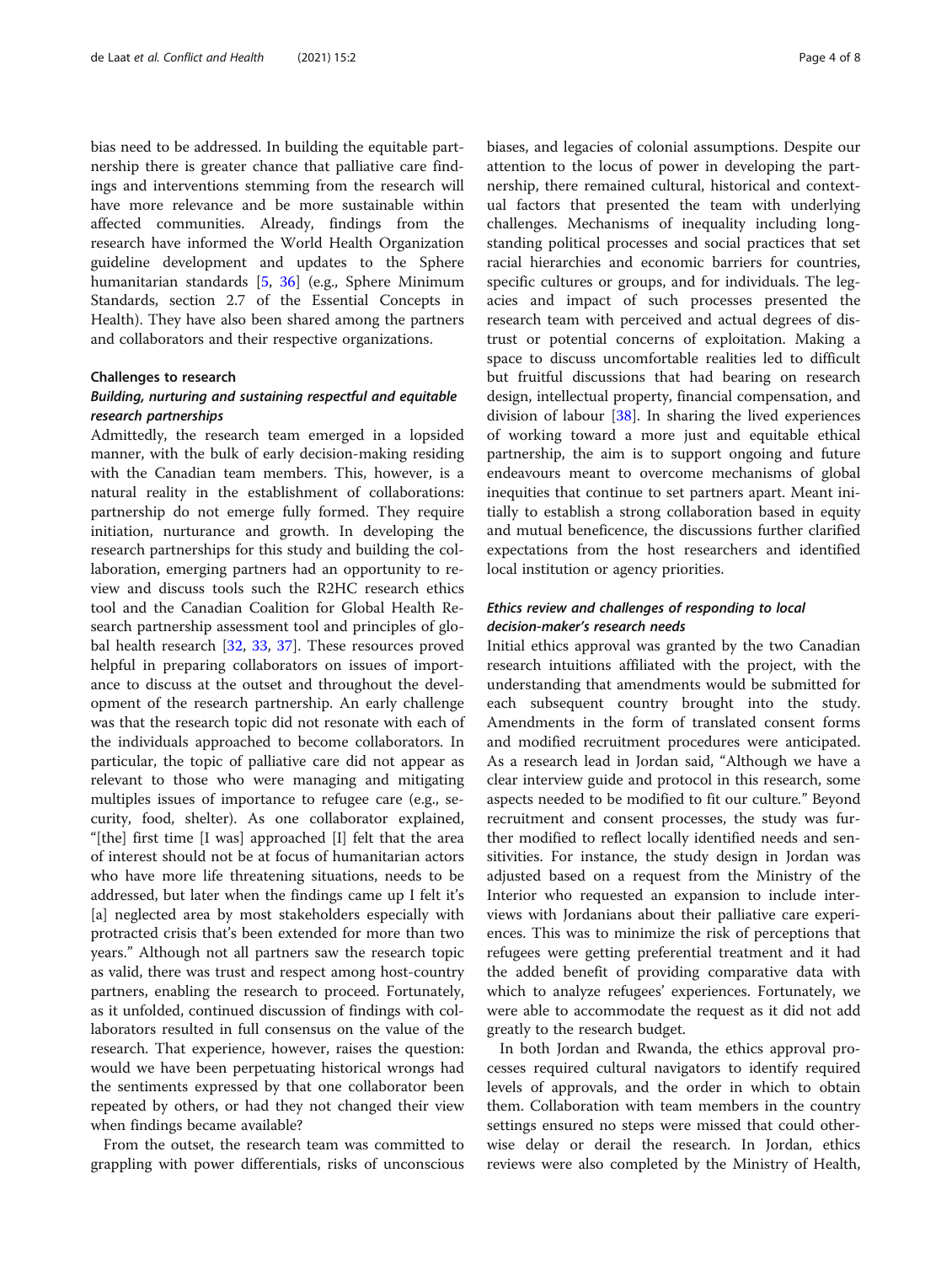the Jordan University of Science and Technology and UNHCR, the sequencing of these approvals was informed by our research partner and UNHCR lead. Permission was also required for each researcher to be able to enter the camp to complete interviews and was obtained with support from our collaborating partners at UNHCR. In Rwanda, ethics review and approvals were obtained from the Rwandan National Ethics Board, the Ministry of Emergency and Refugee Affairs (MIDIMAR, now MINEMA), the Ministry of Health and the aid organizations providing healthcare in the camps.

## Equity and fairness towards vulnerable populations

To support our aim of equity and fairness towards vulnerable populations, numerous team discussions were had—and revisited—to determine appropriate means of responding to challenges related to cultural norms of talking about serious health issues and around fair participant compensations. In both country settings, it is considered a cultural taboo to talk about serious illness, dying and death. It was also a challenge to interview refugee participants who suffer compounded vulnerabilities of displacement and terminal illness, and who had little to no idea about the concept of palliative care. According to one collaborator, "The main challenge in doing a research in palliative care in Jordan is the lack of knowledge in palliative care so we had to explain what palliative care is before starting our interviews." Explaining palliative care to patients or their family members had to be done with cultural sensitivity, and—more importantly—so as not to inadvertently disclose a person's health status. In this regard, the interview guide had to be modified to reflect culturally appropriate language, focusing on norms, expectations or experiences around healthcare. Nevertheless, excluding people because of their vulnerability was out of the question. To do so would mean losing their perspectives what was pertinent to them. Excluding them would have been unfair and would only reinforce their vulnerability. Extensive discussions and training were done with refugee care professionals, healthcare providers and scholars skilled in crisis-setting research about best-practices and context-dependent approaches to interviewing seriously ill refugees and their families. The priority was to minimize distress for interview participants, avoid (re-)traumatization, health status disclosure, or false hopes whilst also ensuring they had a fair opportunity to be heard. Extra support such as debriefing meetings were needed for interviewers during the data collection phase in Jordan in particular. The research assistants conducting interviews there were nurses experienced with palliative care but not with refugees. They were surprised at how emotionally

difficult interviewing was with people needing end of life care and living in humanitarian crisis settings.

In terms of participant compensation, monetary compensation was not permitted for participants in Jordan. While several on the research team considered some form of material compensation as fair, a reciprocal act. The rationale from the authorising body was that this was a means to ensuring research would not become a commodity item. The compensation we were able to provide participants was information about supportive local services. With the Rwanda case, there was much discussion about appropriate compensation to refugee participants. Which was most appropriate: cash or inkind goods (particularly hard to find items)? Would the compensation negatively impact socio-economic relations among individuals or groups in the camps? After careful deliberation that involved local HCP, camp staff who were familiar with the social setting within the camps and with local and international academics familiar with research in Rwanda, a decision for cash-based compensation was made. It was a decision founded on respecting the dignity and autonomy of the refugee participants, and a means of demonstrating a fair reciprocation for the time and perspective they offered. The amount was determined by our local research partners based on cultural expectations of an amount that was respectful but still well within the range of the (relatively low) wage expectations of the majority of Rwandans. Local input in both countries helped us understand rationales for approaches to compensation, and make culturally appropriate offerings, and provide equitable but also safe compensation for participants.

## Research strategies

Research that crosses borders presents additional challenges in managing teams effectively. Along with the challenges presented above, in this study we encountered barriers in each of the six areas Pischke et al. described as having been encountered in their research [[39\]](#page-7-0). Like them, we encountered barriers related to money transfers (timeliness of transfers and currency conversion rates), bureaucracy (visas, permits to enter camps and ethics reviews), safety (research assistants in the field)), differing cultural traditions (awareness of anticipated illness outcomes, working days, gender norms), language, and fieldwork logistics (transportation). These challenges were managed through collaborative discussions and in following the advice from partners situated in each setting. Discussions also included important recognitions and acknowledgements such as authorship on publications, and other dissemination activities so that expectations could be clarified early.

Despite the lopsided beginnings of the research collaborations, the team resolved to communicate regularly,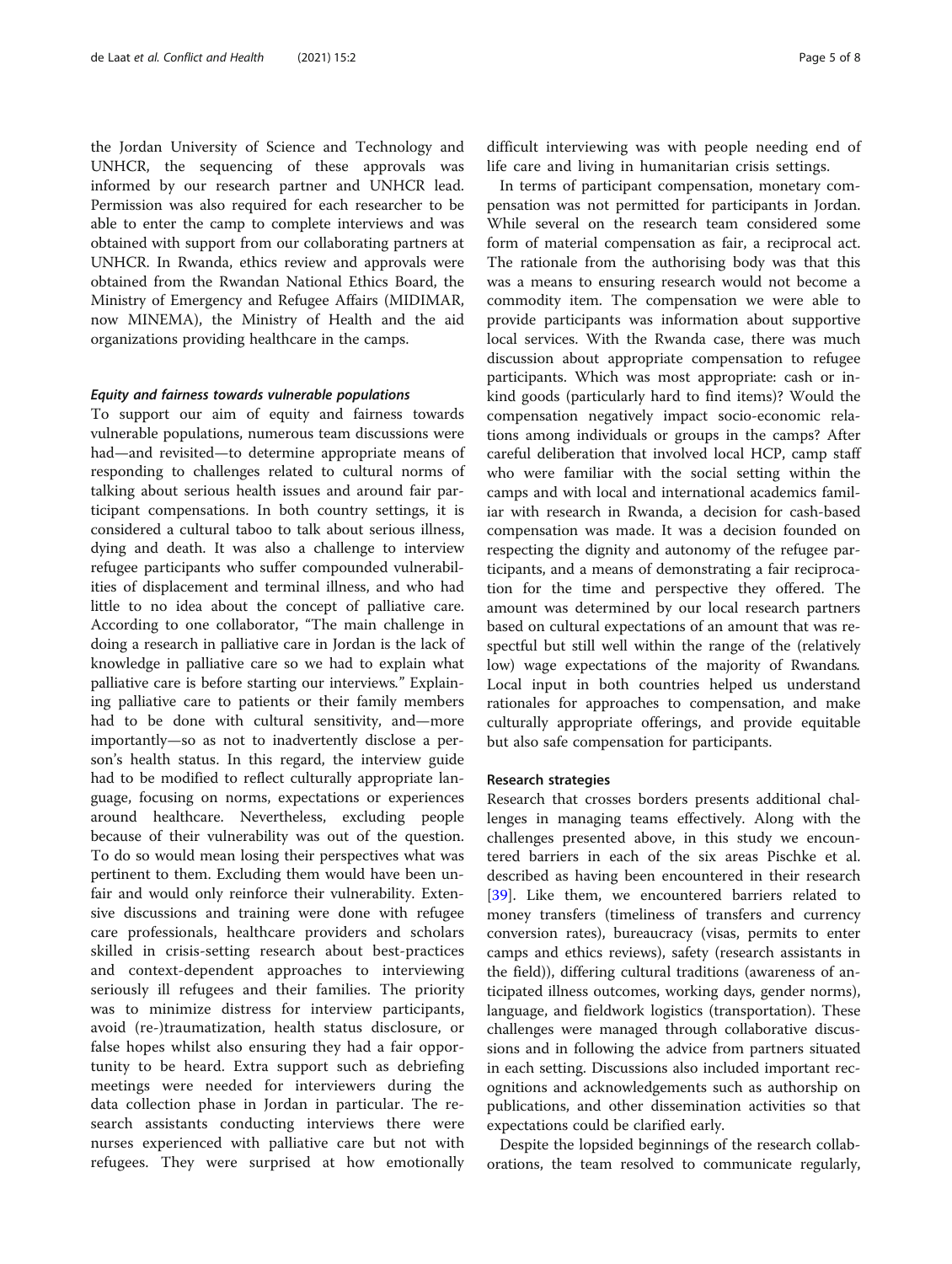through a variety of means and with transparency to overcome the initial power imbalance and to address any underlying potential or actual cultural, historical and contextual challenges. The nature of the refugee camp context in which the research was set attuned us to vulnerabilities, power differentials and risks of unconscious biases or legacies of colonial assumptions impacting our practices and overall partnership. Transparency with respect to funding and operations along with an ability to share final findings with local health practitioners and government ministries created a space to overcome historic power imbalances. Team members checked in regularly as a group to discuss study progress and to address any actual or perceived issues such as cultural translation or power relations to foster a collaborative environment among the full research team. Unsatisfied with the perpetuation of hierarchies through language such as "global north" and "global south", team members engaged in continuous, open dialogue about expectations of being in the partnership, anxieties and concerns around a sense of colonial/empirical imposition, and acknowledgement of global and historic inequities (at structural and systemic levels).

Whereas collaborators who joined in the project later in the process described feeling disconnected from the team, the more they were invited to share ideas, thoughts and skill in the evolving project, the more feeling of full membership emerged. Indeed, one member recalls his earlier sense of feeling removed as creating confusion for himself. He recognized his perception had to change, that "I should start feeling the ownership of the project too," resulting in more active and equitable participation. Frustratingly, even when feelings of authentic partnering were strengthening, federally regulated travel visas were denied to collaborators, preventing them from being able to participate in inperson team meetings or knowledge transfer activities in Europe and North America. Thus, reinforcing the tragic reality of persistent global inequities, despite the teams attempts to overcome them.

Partners in Canada, who initiated the research, helped ease the burden of tasks collaborators at the research sites were best situated to complete (e.g., REB submissions) by preparing presentations and drafting authorizationrequest letters from afar. Thus, any sense of imposition was diminished as collaborators maintained open dialogue about concerns and about the mutual benefits of the collaboration, resulting in one case-study lead saying that the work sharing was "not a burden, but [a] light load."

In terms of finances, the unintended feeling of restricting the independence of collaborators by managing funds in Canada was minimized, to the extent possible, through open discussions of budgets. Expenses incurred by partners at a geographical distance from the financemanaging institution were also not micromanaged but responsive to local practices, for example, in Jordan, paying the research assistants on a bi-weekly basis as opposed to waiting till then end of the data collection phase. The regular contact aided collaborators maintain a sense of being valued members of the team.

## Research rewards & restitution

In research, it is predominantly the findings or their uptake in policy or practice that is considered the reward. In the case of this partnership, the reward was the outcome of greater international collaboration possibilities. Failure to recognize host-country researchers or only including their names among the author list in final publications, has been cited as signs of unethical transcontinental and cross-cultural research practices [[40](#page-7-0)–[43](#page-7-0)]. At all stages of the research and dissemination, team members from all sites were involved in adapting the research design to specific contexts, in analysis, and in acknowledgment and recognition in publications and presentations. Likewise, team members from Canada, Jordan and Rwanda were integrally involved in analysis, presentations, conferences, and publications. As one of the partners explained, "When I was invited to collaborate in this research, I was excited since this is my area of interest and an area that is needed to be assessed... For me this research is the first one that I have an experience to work in collaboration with other researchers from other countries... Fortunately, this research opens a new opportunity for me where I am now working in a project with researchers from [other institutions in other countries]."

All the frustrations that came along with authorizations and approvals, and with the difficulties of navigating research between a team separated by vast geographic distance, the ability to finally meet with refugees and hear their stories made the challenges encountered worthwhile. The ability to connect with and collect information on the experiences of being a seriously ill refugee put into focus the reason why all of the collective work was done. As such, it was vitally important that the findings were shared through traditional academic means (e.g., conference presentations, peer-review publications). Findings were also returned to knowledge-users and decision-makers at each of the site locations in Jordan and Rwanda. Knowledge users and policymakers at all levels—from refugee camp clinic healthcare providers to top-level government and international organization representatives—were kept informed on the findings throughout the research study with the understanding that important information critical to improving care for seriously ill refugees needs sharing in a timely way [[11](#page-7-0)].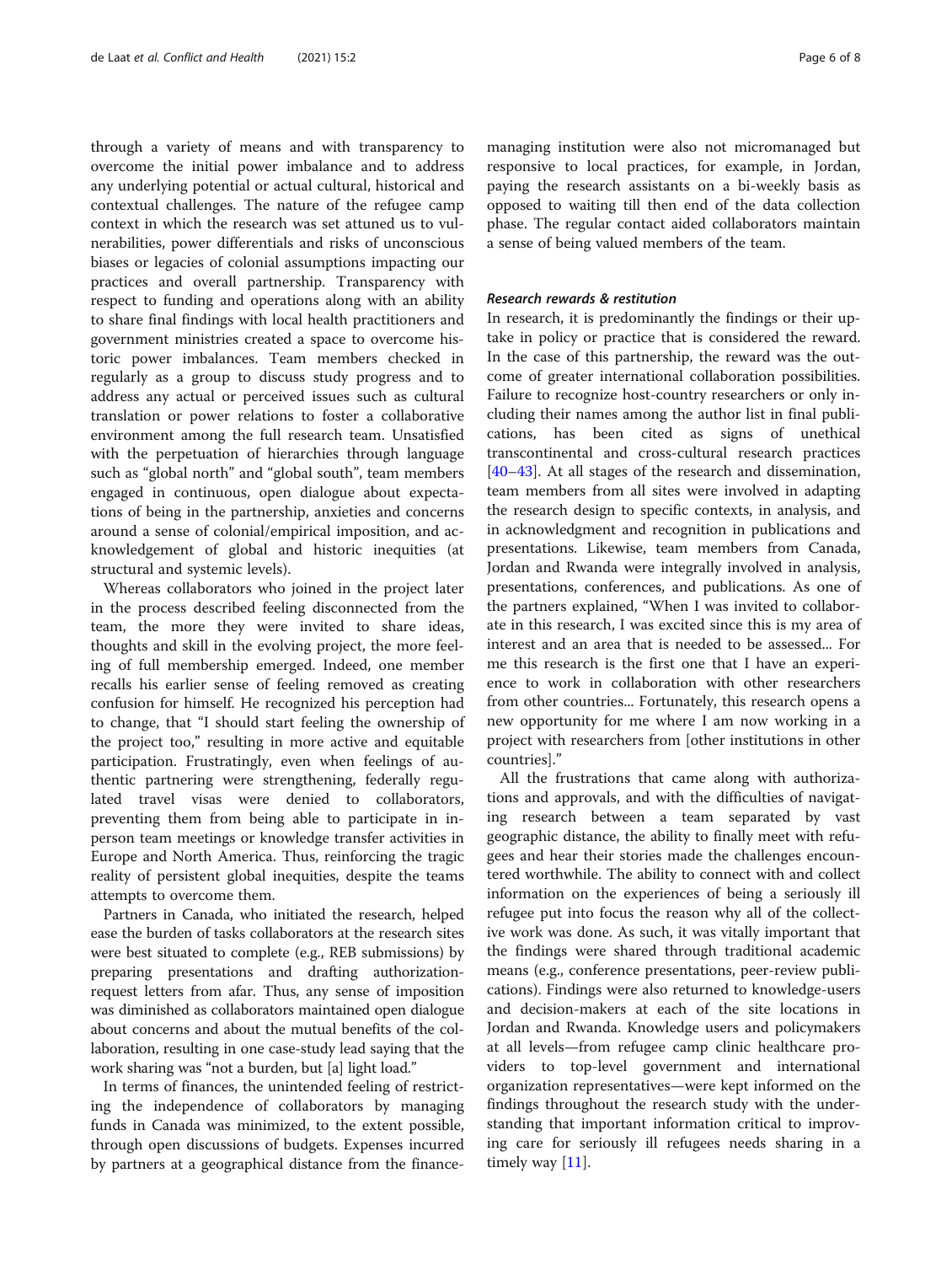## <span id="page-6-0"></span>Conclusion

In the best interest of those suffering or likely to die in conflict-induced humanitarian crisis settings, international collaborators should support local needs and engage in partnerships and collaborations, adapting research protocols as needed. As this case analysis describes, involvement of local research collaborators was essential for everything from research design and contextualizing findings, to practical processes such as hiring and training team members and for accessing the population the study was meant to serve. Common experiences across the study settings included the importance of building relations that are sensitive to multiple vulnerabilities and unequal power among research partners as much as with research participants, and the need to create spaces that facilitate the sharing of knowledge and experiences. The main outcomes of this case analysis include: the importance of understanding cultural norms in all research roles; considerations of how to promote the integrity and ethics of the research; and the importance of training, reflection and discussion to support research team members and to promote participant voices in research with refugees. The importance of supporting team members during the research process was critical for ensuring quality data, grounded interpretation of participant information and translating the understanding of the results for culturally sensitive dissemination. The need for ongoing communication between international collaborators is vital for all future partnerships. Despite global social and political forces with longstanding roots that continue to hold barriers in place, active and engaged participation towards the goal of equitable partnering has been our attempt to overcome mechanisms of global inequities in order to bring partners together.

#### Abbreviations

HCPs: Healthcare providers; SES: Socioeconomic status; WHO: World Health Organization; UNHCR: United Nations High Commissioner for Refugees; PC: Palliative Care; MOH: Ministry of Health; MSF: Doctors without borders; REB: Research Ethics Board

## Acknowledgements

The authors would like to acknowledge the Humanitarian Health Ethics Research Group for contributing to the success of the overall study ("Aid when there is nothing left to offer"). The project was made possible with funding from ELRHA-R2HC. We could not have done this research without additional support from the following: Christian Ntizimira, Pascal Bwimba, Malek Alnajar, Roya Alnaser, and from the participants and their families who gave so generously of their time and experience.

#### Authors' contributions

See title page for order of authors. SdL and EM led the Rwanda case study; OW & WK led the Jordan case study with IA as close collaborator; RJ was integral to data analysis and coordinated the writing of the case analysis; LS was Co-PI (with M.Hunt) of the overall study and senior author. The author(s) read and approved the final manuscript.

#### Authors' information

The Humanitarian Health Ethics Research Group is an interdisciplinary team of researchers and practitioners collaborating together since 2007 with the aim of helping to clarify ethical issues that are present in humanitarian healthcare practice. Participation in the group varies, depending on the research topic and project.

Corresponding author: Sonya de Laat, [delaat@mcmaster.ca](mailto:delaat@mcmaster.ca)

#### Funding

The project is funded by Elrha's Research for Health in Humanitarian Crises (R2HC) Programme. The R2HC programme aims to improve health outcomes by strengthening the evidence base for public health interventions in humanitarian crises. Visit [www.elrha.org/work/r2hc](http://www.elrha.org/work/r2hc) for more information. The R2HC programme is funded equally by the Wellcome Trust and DFID, with Elrha overseeing the programme's execution and management.

#### Availability of data and materials

De-identified transcript data will be made available when the project is officially completed including overall analysis of all data and publication on the McMaster dataverse portal ([http://dataverse.scholarsportal.info/dvn/\)](http://dataverse.scholarsportal.info/dvn/).

#### Ethics approval and consent to participate

The study was approved by research ethics boards at various levels of government (e.g., Ministries of Health, Ministries of the Interior) in Canada, Jordan and Rwanda, and at various universities, including McMaster University, McGill University, and non-governmental organizations who will remain anonymous. Consent forms available in Arabic, English, French, Kinyarwandan and Kirundian were reviewed, signed and revisited by participants.

#### Consent for publication

Not applicable.

#### Competing interests

The authors declare that they have no competing interests.

#### Author details

<sup>1</sup>Global Health, McMaster University, MDCL 3500, 1280 Main Street West, Hamilton, ON L8S 4K1, Canada. <sup>2</sup>School of Nursing, McMaster University, Hamilton, ON, Canada. <sup>3</sup>Department of Philosophy, Institute on Ethics & Policy for Innovation, McMaster University, Hamilton, ON, Canada. <sup>4</sup>School of Nursing, Jordan University of Science and Technology, Irbid, Jordan. <sup>5</sup>University Teaching Hospital, Kigali, Rwanda. <sup>6</sup>United Nations High Commission for Refugees, Amman, Jordan. <sup>7</sup> Department of Health Research Methods, Evidence and Impact, McMaster University, Hamilton, ON, Canada. <sup>8</sup>School of Physical and Occupational Therapy, McGill University, Montréal QC, Canada. <sup>9</sup>Family Medicine, McMaster University, Hamilton, ON, Canada.  $^{10}$ Department of Obstetrics and Gynecology, McMaster University, Hamilton, ON, Canada. <sup>11</sup>School of Health Studies, Western University, London, ON, Canada. <sup>12</sup>Thunder Bay Regional Health Centre, Thunder Bay, ON, Canada.<br><sup>13</sup>Department of Family and Community Medicine, University of Toronto, Toronto, ON, Canada. <sup>14</sup>Geography and Planning, University of Saskatchewan, Saskatoon, SK, Canada.

## Received: 19 May 2020 Accepted: 7 December 2020 Published online: 06 January 2021

#### References

- Knaul FM, Farmer PE, Krakauer EL, De Lima L, Bhadelia A, Kwete XJ, et al. The lancet commissions alleviating the access abyss in palliative care and pain relief — an imperative of universal health coverage : the lancet commission report. Lancet. 2018;391:1391–454.
- 2. Doherty M, Khan F. Neglected suffering : the unmet need for palliative care in cox ' s bazar; 2018.
- 3. Smith J, Aloudat T. Palliative care in humanitarian medicine. Palliat Med. 2017;31(2):99–101.
- 4. Schneider M, Pautex S, Chappuis F. What do humanitarian emergency organizations do about palliative care? A systematic review. Med Confl Surv. 2017;33(4):263–72. <https://doi.org/10.1080/13623699.2017.1409167> [Retrieved 31 October 2020].